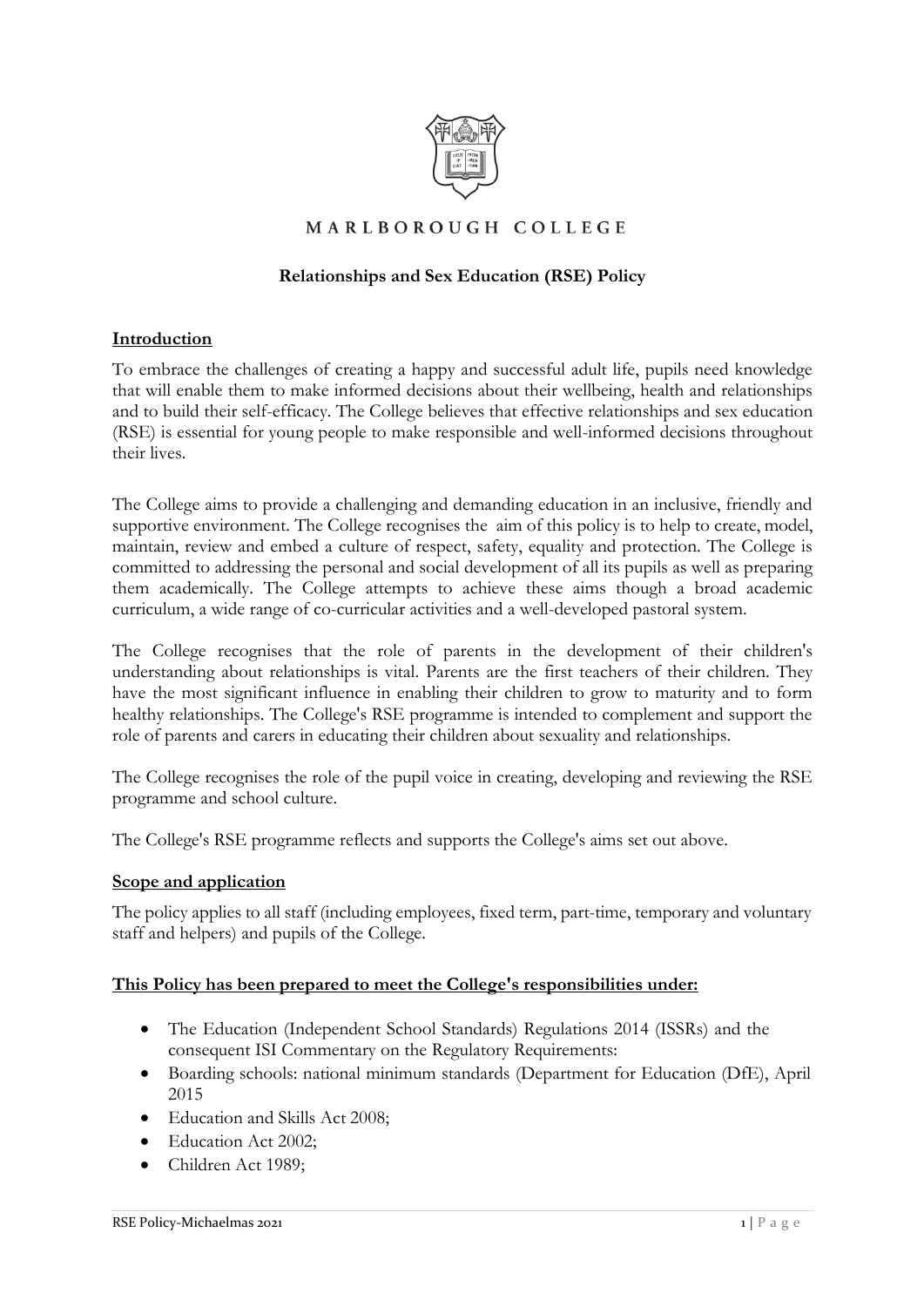- Equality Act 2010;
- Children and Families Act 2014;
- Children and Social Work Act 2017; and
- Relationships Education, Relationships and Sex Education (RSE) and Health Education (England) Regulations 2019.

# **This Policy will have regard to the Government (DfE) guidance in the following guidance and advice:**

- Relationships Education, Relationships and Sex Education (RSE) and Health Education Statutory guidance for governing bodies, proprietors, head teachers, principals, senior leadership teams, teachers.
- Keeping Children Safe in Education (KCSIE) September 2021.
- Working together to safeguard children: statutory guidance on inter-agency working to safeguard and promote the welfare of children (DfE, July 2018);
- Sharing nudes and semi-nudes: advice for education settings working with children and young people (DfE, December 2020);
- Sexual violence and sexual harassment between children in schools and colleges (DfE, September 2021);
- Searching, screening and confiscation: advice for schools (DfE, January 2018);
- Respectful school communities: self-review and signposting tool (DfE);
- Tom Bennett Independent review of behaviour in schools (March 2017);
- Relationships education, relationships and sex education (RSE) and health education: FAQs (DfE, May 2018), the Government response to *draft Relationships education and relationships and sex education (R*SE) *and health education guidance*;
- Relationships, sex and health education: guide for parents (DfE, June 2019), DfE guide for parents that schools can use to communicate about teaching relationships and health education;
- Plan your relationships, sex and health curriculum (DfE, September 2020); and
- Teacher training: intimate and sexual relationships, including sexual health (MS ppt) (DfE September 2020).

# **This policy should be read in conjunction with:**

- College Policy and Procedures on Peer on Peer Abuse
- Countering Bullying Policy
- Behaviour Management Policy
- PSHEE Policy
- Safeguarding and Child Protection Policy
- Code of Conduct for all Staff
- Risk Assessment Policy for Pupil Welfare
- SEND Policy
- E-Safety Policy
- Acceptable Use of ICT Policy for Pupils
- Equal Opportunities Policy
- Social Media Policy
- Sexting/Youth Produced Sexual Imagery Policy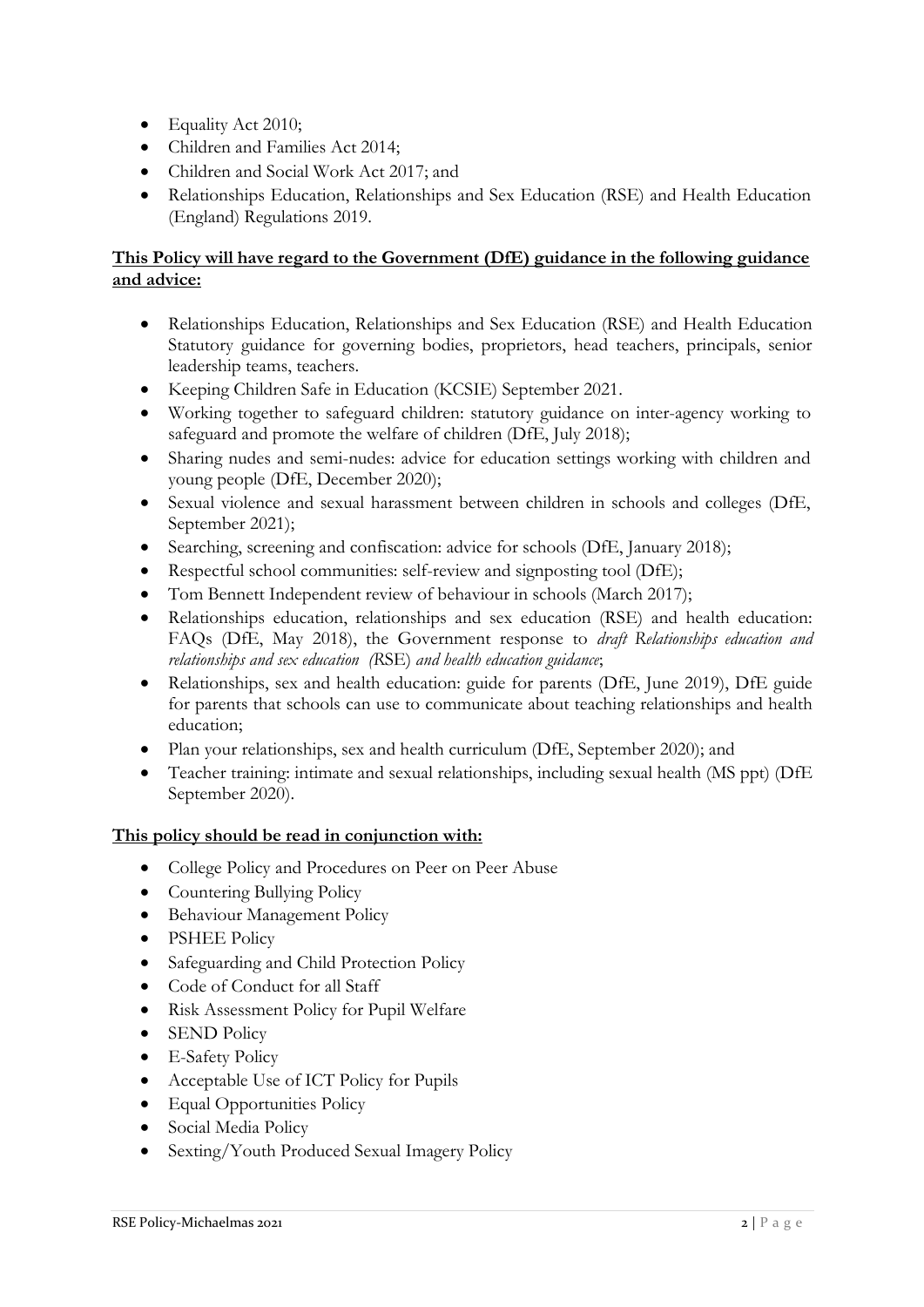# **Responsibility statement**

College Council has overall responsibility for all matters which are the subject of this policy including the approval of this policy.

College Council is required to ensure that all those with leadership and management responsibilities at the College actively promote the well-being of pupils. The adoption of this policy is part of the College Council's response to this duty.

The College will take a whole school approach to RSE, which will be coordinated by the Deputy Head (Pastoral). The Head of PSHEE, RSE and SMSC will hold at least termly meetings with the pupil body; the Management Team and other members of staff with pastoral responsibilities to ensure the subjects will sit within the context of the College's broader ethos and approach to developing pupils socially, morally, spiritually and culturally; and its pastoral care system.

# **RSE (Relationship and Sex Education)**

RSE is part of the lifelong learning about the emotional, social and physical aspects of growing up, relationships, sex, human sexuality and sexual health. It should equip children and young people with the information, skills and positive values to have safe, fulfilling relationships, to enjoy their sexuality and to take responsibility for their sexual health and well-being'. (https://www.sexeducationforum.org.uk).

## **Statutory Guidance and Provision with Independent Schools**

The Relationships Education, Relationships and Sex Education and Health Education (England) Regulations 2019 are made under sections 34 and 35 of the Children and Social Work Act 2017, and provide that all pupils receiving secondary education must be taught RSE. The new subject of RSE must be taught in all independent schools.

The statutory guidance outlines how this should be delivered and "*what pupils should know*" by the end of their time at Secondary School. This Policy and the RSE lessons are in accordance with this statutory guidance and the learning outcomes can be found in **Appendix A**.

The statutory requirement to provide Health Education does not apply to independent schools. However, PSHEE is already compulsory as independent schools must meet the ISSR. Provision of RSE is therefore in addition to the PSHEE already delivered at Marlborough College.

# **Equality**

The College is aware of its legal duties, including those pursuant to the Equality Act 2010, which makes it unlawful for the proprietor of the College to discriminate against, harass or victimise a pupil or potential pupil in prescribed circumstances, including:

- in the way it provides education for pupils;
- in the way it provides pupils access to any benefit, facility or service; or
- subjecting them to any other detriment.

The College is also aware of its duties to teach about equality issues and to ensure teaching at the College does not discriminate against pupils.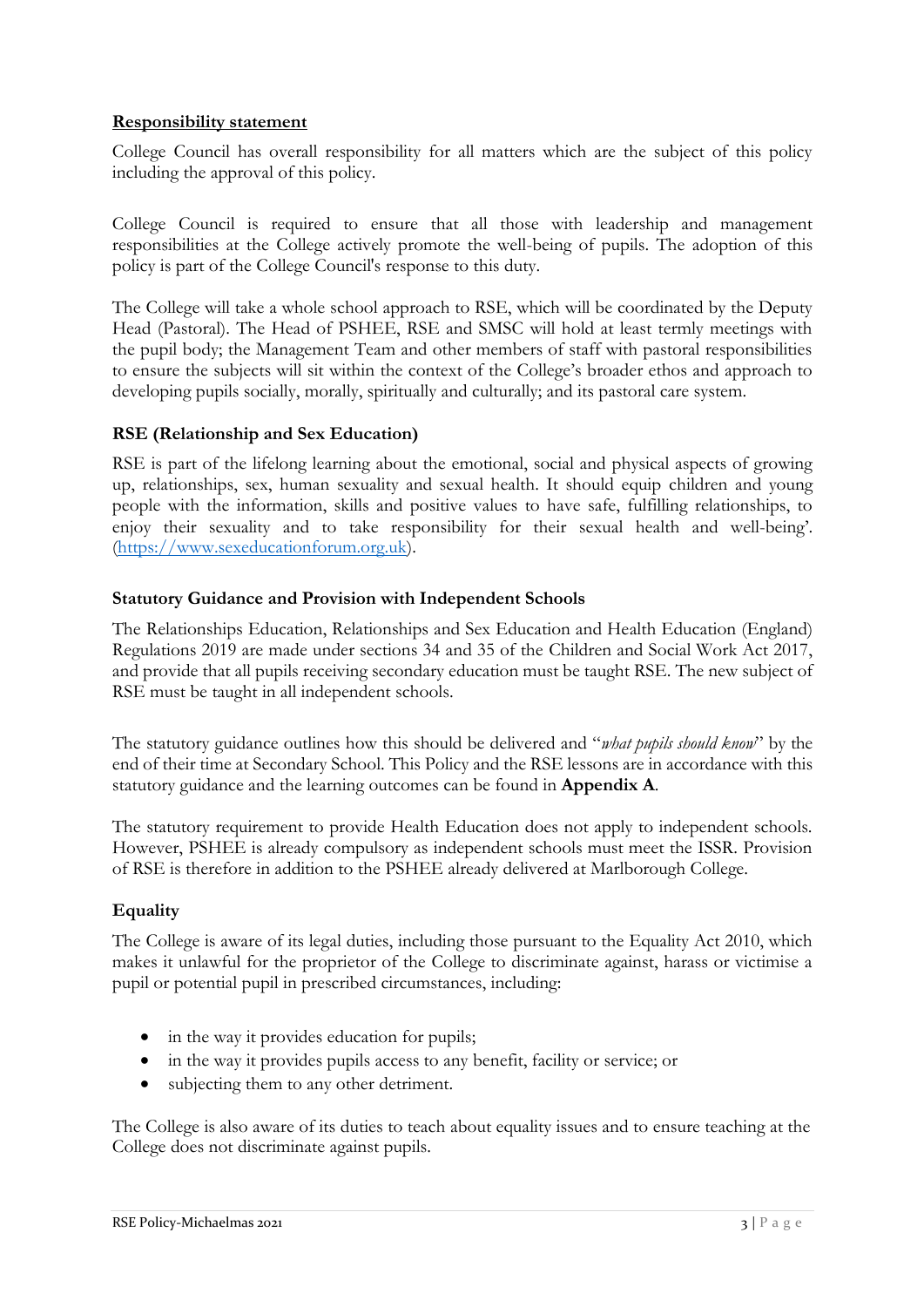The College will ensure that it considers the makeup of the pupil body, including the gender and the age range of the pupils, and take this into account in the design and teaching of RSE.

Teaching of RSE should be factual, contain non-partisan views and promote the Fundamental British Values (FBV) of democracy, the rule of law, individual liberty, and mutual respect and tolerance of those with different faiths and beliefs.

The College will consider whether it is appropriate or necessary to put in place additional support for pupils with particular protected characteristics. This may include positive action to support girls if there was evidence that they were being disproportionately subjected to sexual violence or sexual harassment.

The College will be alive to and address issues such as sexual violence and sexual harassment, sexism, homophobia and stereotypes and will take positive action to build a culture of respect where such issues will not be tolerated and any incidences are identified and tackled.

The College will consider ways to foster healthy and respectful peer-to-peer communication and behaviour between boys and girls, and provide an environment which challenges perceived limits on pupils based on their gender or any other characteristic, including through these subjects and as part of a whole-school approach.

As part of this whole-school approach, the College (including through the Head of PSHEE and the Management Team) will meet with representatives of the pupil body in order to seek pupil views on addressing these issues through the RSE programme and/or College culture.

## **Pupils with special educational needs and disabilities (SEND)**

RSE will be accessible for all pupils and teaching will be differentiated and personalised. The College is aware that some pupils are more vulnerable to exploitation, bullying and other issues due to the nature of their SEND, and will take this into consideration when designing and teaching these subjects.

# **Lesbian, Gay, Bisexual and Transgender (LGBTQIA+)**

The College will ensure that the teaching of RSE is sensitive and age appropriate in content and will consider when it is appropriate to teach pupils about LGBTQIA+. This content will be fully integrated into the programmes of study rather than delivered as a stand-alone unit or lesson.

# **The Delivery of RSE**

RSE will be delivered in PSHEE (Artemis) in Houses (in boarding house year groups), as part of the timetabled PSHEE lessons (in Form groups) and supported by a range of external speakers (for whole year groups). Some elements will also be delivered through the Biology and RS curriculums, for example content on contraception, sexual health and IVF. Teaching will be sensitive to the age, needs, circumstances and abilities of the pupils and behaviour management will be in line with College Policy. Pupils will be encouraged to participate in sessions/lessons in a mature, open minded and respectful manner and to engage fully with the important content and issues RSE involves. Learning outcomes will be assessed through formal assessments as well as through pupil feedback and survey.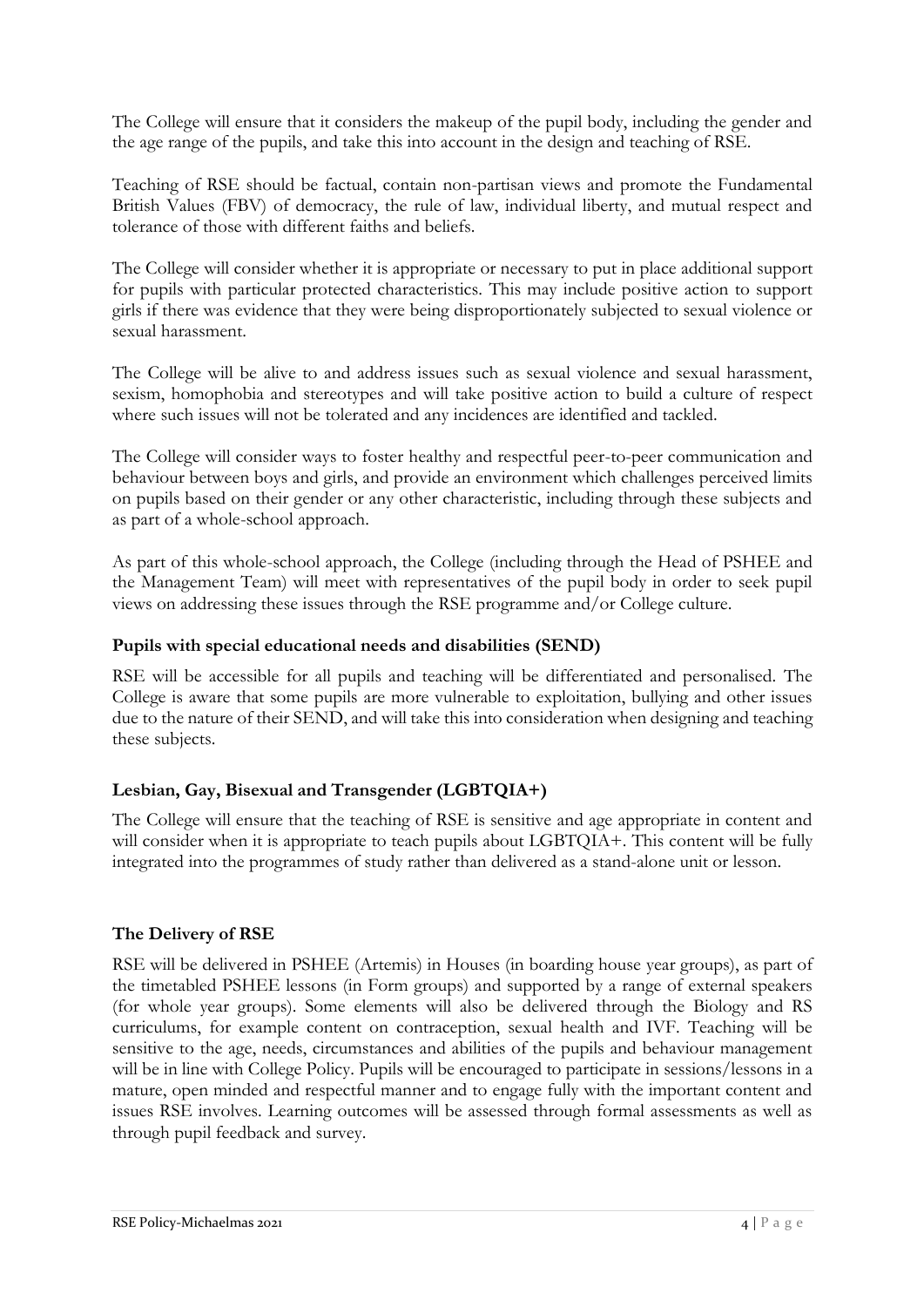PSHEE (Artemis) tutors and pupils are surveyed regularly to help establish age appropriateness of content. The Content of the RSE Programme can be found in **Appendix B**.

## **Pupil questions**

The College appreciates that pupils may ask their teachers or other adults questions pertaining to sex or sexuality which go beyond the College's curriculum. The College's approach is to ensure that teachers are confident to deal with such questions in an age-appropriate manner, recognising that pupils whose questions go unanswered may turn to inappropriate sources of information and that such questions may indicate a safeguarding response may be appropriate. INSET and other training will seek to include information on how teachers can respond.

### **Safeguarding, reports of abuse and confidentiality**

The College will follow KCSIE and will ensure pupils are taught about safeguarding, including how to stay safe online and developing respectful relationships. Open forums to discuss potentially sensitive issues will be made available to pupils. Pupils will also be made aware of how to raise concerns or make a report and how any report will be handled.

Teachers will follow the College's Confidentiality and Boarding Principles between themselves and pupils and manage an appropriate level of confidentiality. Pupils should be reassured that their best interests will be maintained, but teachers cannot offer or promise absolute confidentiality. Teachers will follow the College's Safeguarding and Child Protection Policy if a child protection issue is raised.

In addition, but not alternatively to following the College's Safeguarding and Child Protection Policy, teachers will also consider whether any anti-bullying and or disciplinary issues arise following any pupil concerns and will follow the College Behaviour Management Policy and/or the College's Countering-Bullying policy as appropriate.

The College will encourage pupils to talk to their parents or carers and support them to do so. The College will also inform pupils of sources of confidential help, for example, the College nurse, counsellor, GP or local young person's advice service.

Where the College invites external agencies to support the delivery of these subjects, the College will agree in advance of the session how a safeguarding report will be dealt with by the external visitor.

### **Communication and Consultation with Parents**

This policy has been produced in consultation with parents, teachers and pupils and seeks to take into account the views of the College community.

The College recognises that parents and carers are the first teachers of their children and that they play a vital role in:

- teaching their children about relationships and sex;
- maintaining the culture and ethos of the family;
- helping their children cope with the emotional and physical aspects of growing up.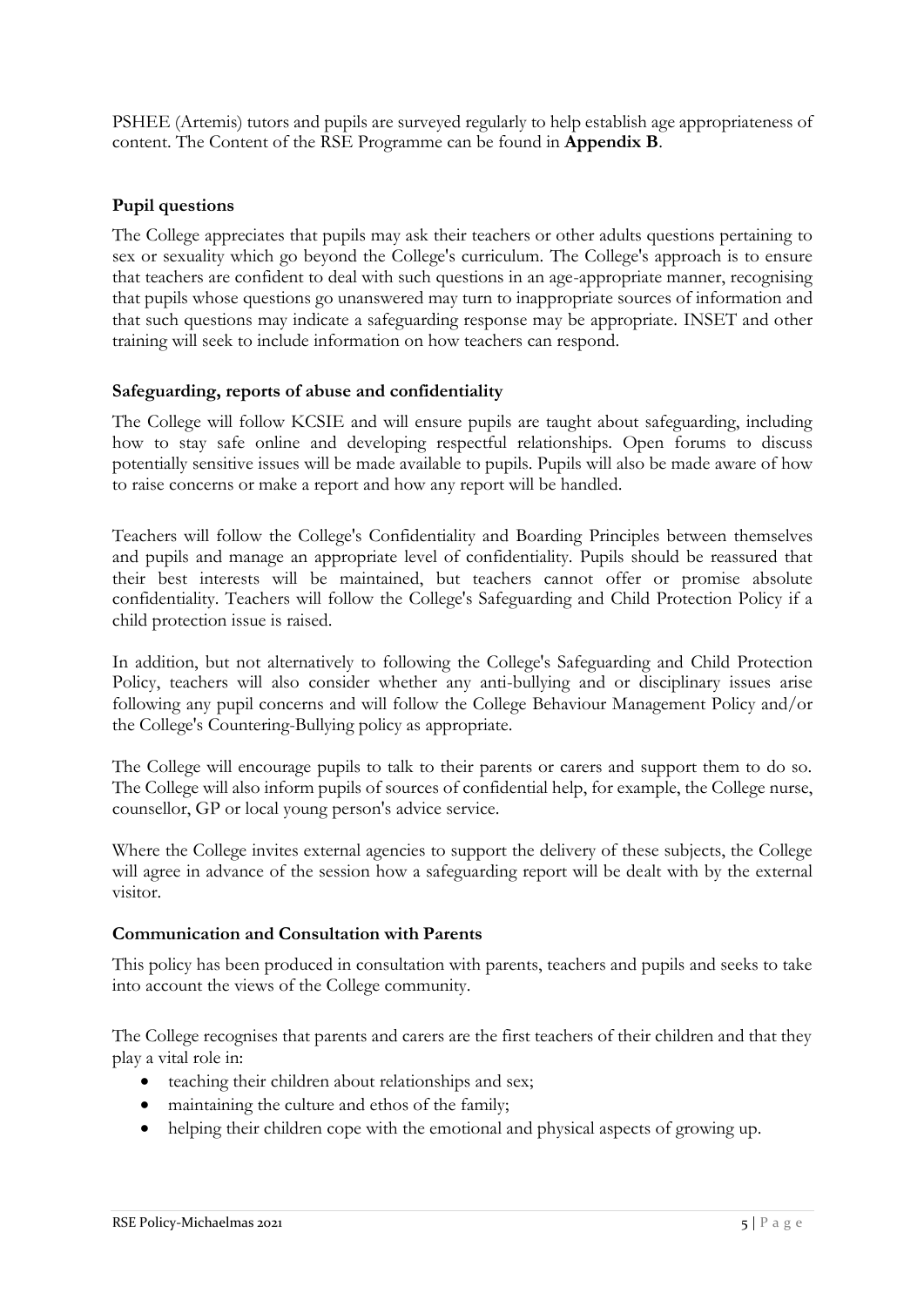Parents and carers are communicated with and consulted when the RSE policy is updated. Their views and feedback are requested and the decision whether to act upon it will be taken by staff. Parents are offered the opportunity to comment and discuss the RSE elements of the PSHEE Policy with the Head of PSHEE at any time.

Useful Resources to help parents with this aspect of the pupil's education are included in **Appendix D**.

Parents and carers of secondary age children have the right to request that their child be withdrawn from some or all of sex education delivered as part of statutory RSE. This does not include lessons in Biology that are part of the National Curriculum and parents may only withdraw their children up until the age of 16. A letter to parents at the end of the Summer Term informs them that they may withdraw their child from Sex Education within the RSE curriculum (**Appendix C**). If parents wish to withdraw their child/children from Sex Education, they should do so in writing to the Deputy Head (Pastoral). No reasons need to be given by parents wishing to withdraw their child, but a written application will be necessary. Parents considering withdrawal should give thought to the fact that a child's ignorance or misinformation of such matters could expose him/her/them to embarrassment, distress and possible exploitation. It is likely that they will receive the information second-hand from their friends outside the classroom.

Whilst no reason is needed for withdrawing a child from Sex Education, the College would encourage parents who wish to do so to have a conversation with the College. This would be good practice allowing discussion with parents about the benefits of receiving this important education and any detrimental effects that withdrawal might have on the child. The College will make alternative arrangements for pupils in each case so that they receive appropriate, purposeful education during the period of withdrawal.

The College will respect the parents' request to withdraw the child, up to and until three terms before the child turns 16. After that point, if the child wishes to receive sex education rather than be withdrawn, the College will make arrangements to provide the child with sex education during one of those terms. There may be exceptional circumstances where the Master may want to take into account a pupil's specific needs arising from their special educational needs or disability when making this decision. Any discussions and decisions will be documented by the College.

The parents' right to request that their child be withdrawn from some or all of sex education will be communicated to them by the College. There is no right to withdraw from relationships education.

# **Dissemination of the Policy**

This policy will be made available on the College Website at the start of the academic year.

# **Review Process**

The Members of College Council with responsibility for RSE are Revd. Lindsay Yates and Mrs Penelope Cameron Watt, ensuring good management and provision of RSE, evaluation of the programme, that progress is achieved by the pupils and parents are consulted about withdrawal. The Members of College Council with responsibility for RSE will ensure that:

• The RSE Policy, Scheme of Work and the quality of provision will be reviewed annually and in response to changes in the statutory guidance;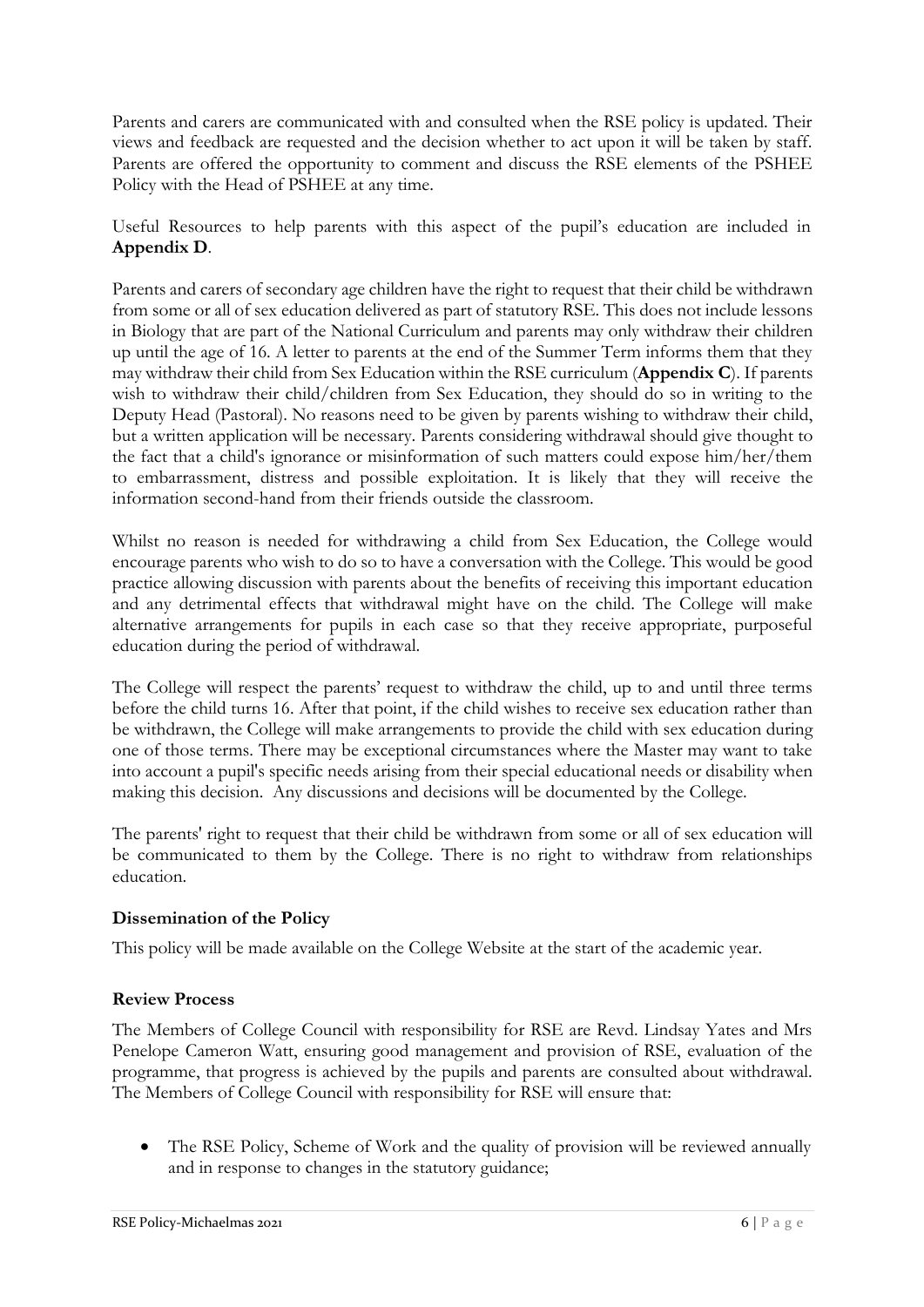- Review will involve the views of the Members of College Council responsible for RSE, The Master, Deputy Head (Pastoral), Head of PSHEE, Artemis Tutors, teachers and pupils;
- Consideration will be given to the efficacy of current resources and outside agencies;
- Views and feedback will also be sought from parents and decisions whether to act upon them will be taken by the staff;
- The content of all outside agencies' presentations is evaluated to ensure that it is in line with this policy.

| Author:                 | Mr J Hodgson, Head of PSHEE, RSE, SMSC              |
|-------------------------|-----------------------------------------------------|
| Approved by: The Master |                                                     |
| Date:                   | Michaelmas 2021                                     |
|                         | Review Date: Michaelmas 2022                        |
|                         | Circulation: College Website, A-Z Policies, Firefly |
|                         |                                                     |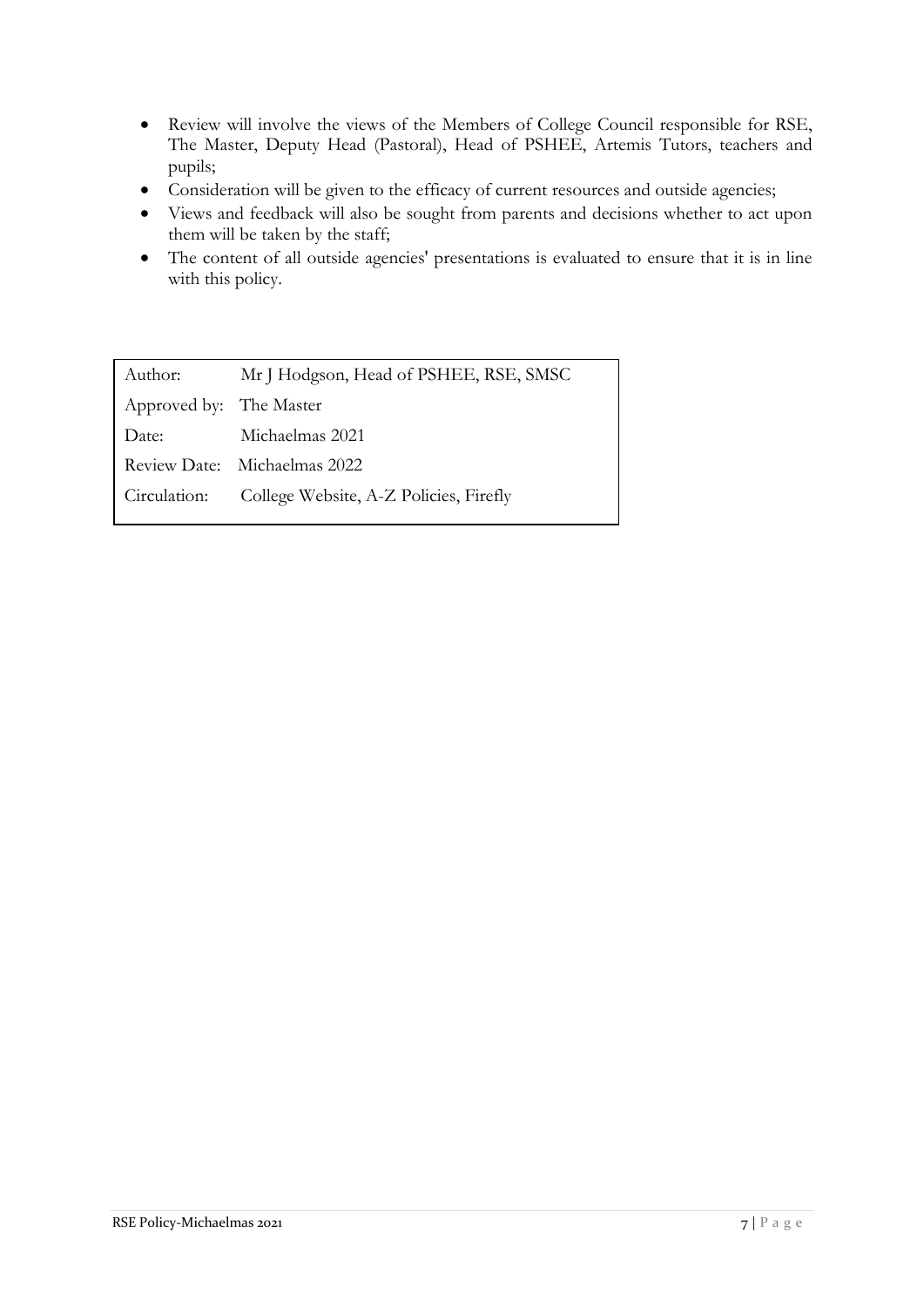# **Appendix A**

## **What pupils should learn in RSE?**

(Source:https://assets.publishing.service.gov.uk/government/uploads/system/uploads/attachment\_data/file/9080 13/Relationships\_Education Relationships\_and\_Sex\_Education RSE and\_Health\_Education.pdf pp 27-30)

### **Families:**

Pupils should know

- that there are different types of committed, stable relationships.
- how these relationships might contribute to human happiness and their importance for bringing up children.
- what marriage is, including their legal status e.g. that marriage carries legal rights and protections not available to couples who are cohabiting or who have married, for example, in an unregistered religious ceremony.
- why marriage is an important relationship choice for many couples and why it must be freely entered into.
- the characteristics and legal status of other types of long-term relationships.
- the roles and responsibilities of parents with respect to raising of children, including the characteristics of successful parenting.
- how to: determine whether other children, adults or sources of information are trustworthy: judge when a family, friend, intimate or other relationship is unsafe (and to recognise this in others' relationships); and, how to seek help or advice, including reporting concerns about others, if needed.

# **Respectful relationships, including friendships:**

Pupils should know

- the characteristics of positive and healthy friendships (in all contexts, including online) including: trust, respect, honesty, kindness, generosity, boundaries, privacy, consent and the management of conflict, reconciliation and ending relationships. This includes different (non-sexual) types of relationship.
- practical steps they can take in a range of different contexts to improve or support respectful relationships.
- how stereotypes, in particular stereotypes based on sex, gender, race, religion, sexual orientation or disability, can cause damage (e.g. how they might normalise nonconsensual behaviour or encourage prejudice).
- that in school and in wider society they can expect to be treated with respect by others, and that in turn they should show due respect to others, including people in positions of authority and due tolerance of other people's beliefs.
- about different types of bullying (including cyberbullying), the impact of bullying, responsibilities of bystanders to report bullying and how and where to get help.
- that some types of behaviour within relationships are criminal, including violent behaviour and coercive control.
- what constitutes sexual harassment and sexual violence and why these are always unacceptable.
- the legal rights and responsibilities regarding equality (particularly with reference to the protected characteristics as defined in the Equality Act 2010) and that everyone is unique and equal.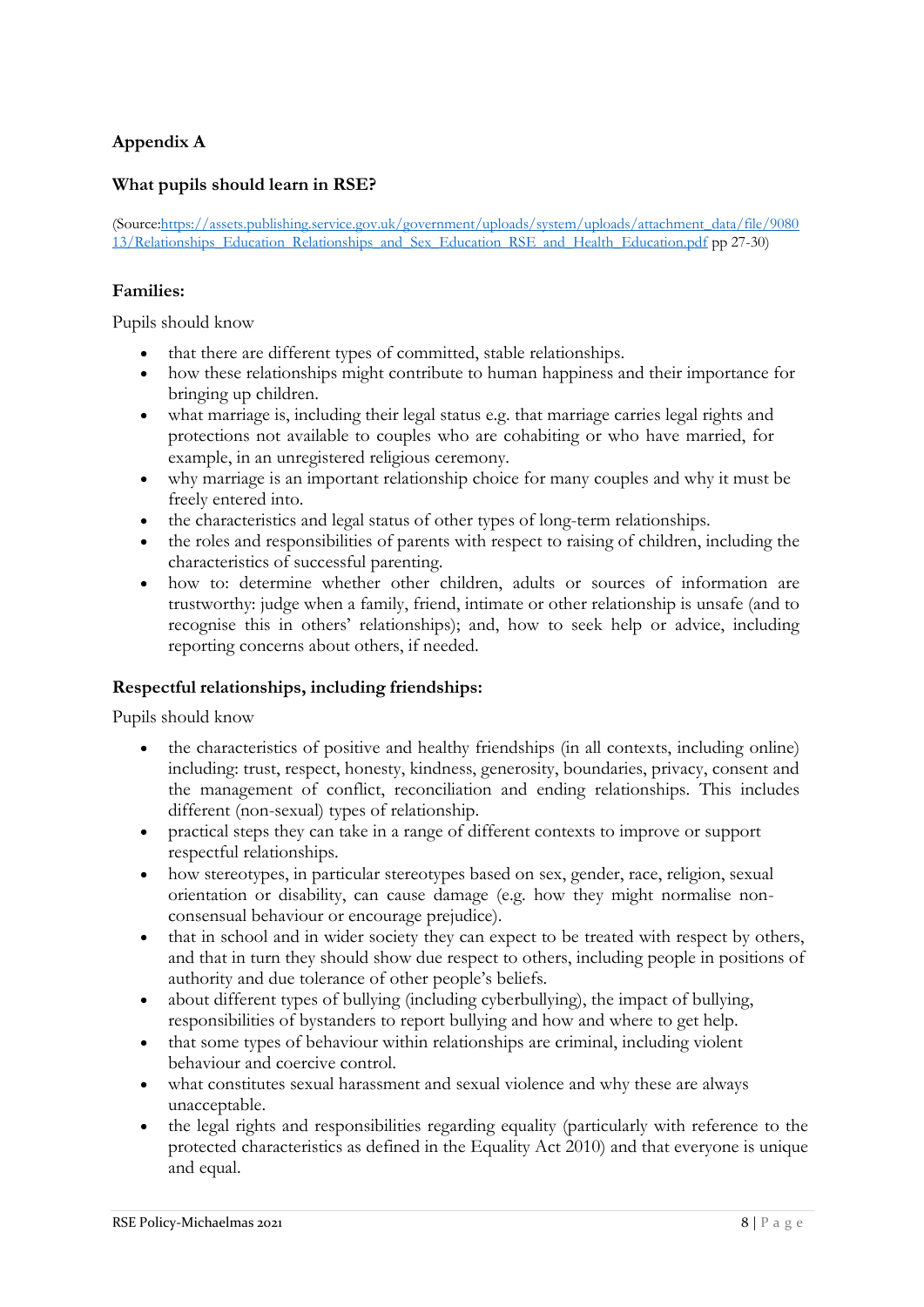# **Online and media:**

Pupils should know

- their rights, responsibilities and opportunities online, including that the same expectations of behaviour apply in all contexts, including online.
- about online risks, including that any material someone provides to another has the potential to be shared online and the difficulty of removing potentially compromising material placed online.
- not to provide material to others that they would not want shared further and not to share personal material which is sent to them.
- what to do and where to get support to report material or manage issues online.
- the impact of viewing harmful content.
- that specifically sexually explicit material e.g. pornography presents a distorted picture of sexual behaviours, can damage the way people see themselves in relation to others and negatively affect how they behave towards sexual partners.
- that sharing and viewing indecent images of children (including those created by children) is a criminal offence which carries severe penalties including jail.
- how information and data is generated, collected, shared and used online.

# **Being safe:**

Pupils should know

- the concepts of, and laws relating to, sexual consent, sexual exploitation, abuse, grooming, coercion, harassment, rape, domestic abuse, forced marriage, honour-based violence and female genital mutilation (FGM), and how these can affect current and future relationships.
- how people can actively communicate and recognise consent from others, including sexual consent, and how and when consent can be withdrawn (in all contexts, including online).

### **Intimate and sexual relationships, including sexual health:**

Pupils should know

- how to recognise the characteristics and positive aspects of healthy one-to-one intimate relationships, which include mutual respect, consent, loyalty, trust, shared interests and outlook, sex and friendship.
- that all aspects of health can be affected by choices they make in sex and relationships, positively or negatively, e.g. physical, emotional, mental, sexual and reproductive health and wellbeing.
- the facts about reproductive health, including fertility, and the potential impact of lifestyle on fertility for men and women and menopause.
- that there are a range of strategies for identifying and managing sexual pressure, including understanding peer pressure, resisting pressure and not pressurising others.
- that they have a choice to delay sex or to enjoy intimacy without sex.
- the facts about the full range of contraceptive choices, efficacy and options available.
- the facts around pregnancy including miscarriage.
- that there are choices in relation to pregnancy (with medically and legally accurate, impartial information on all options, including keeping the baby, adoption, abortion and where to get further help).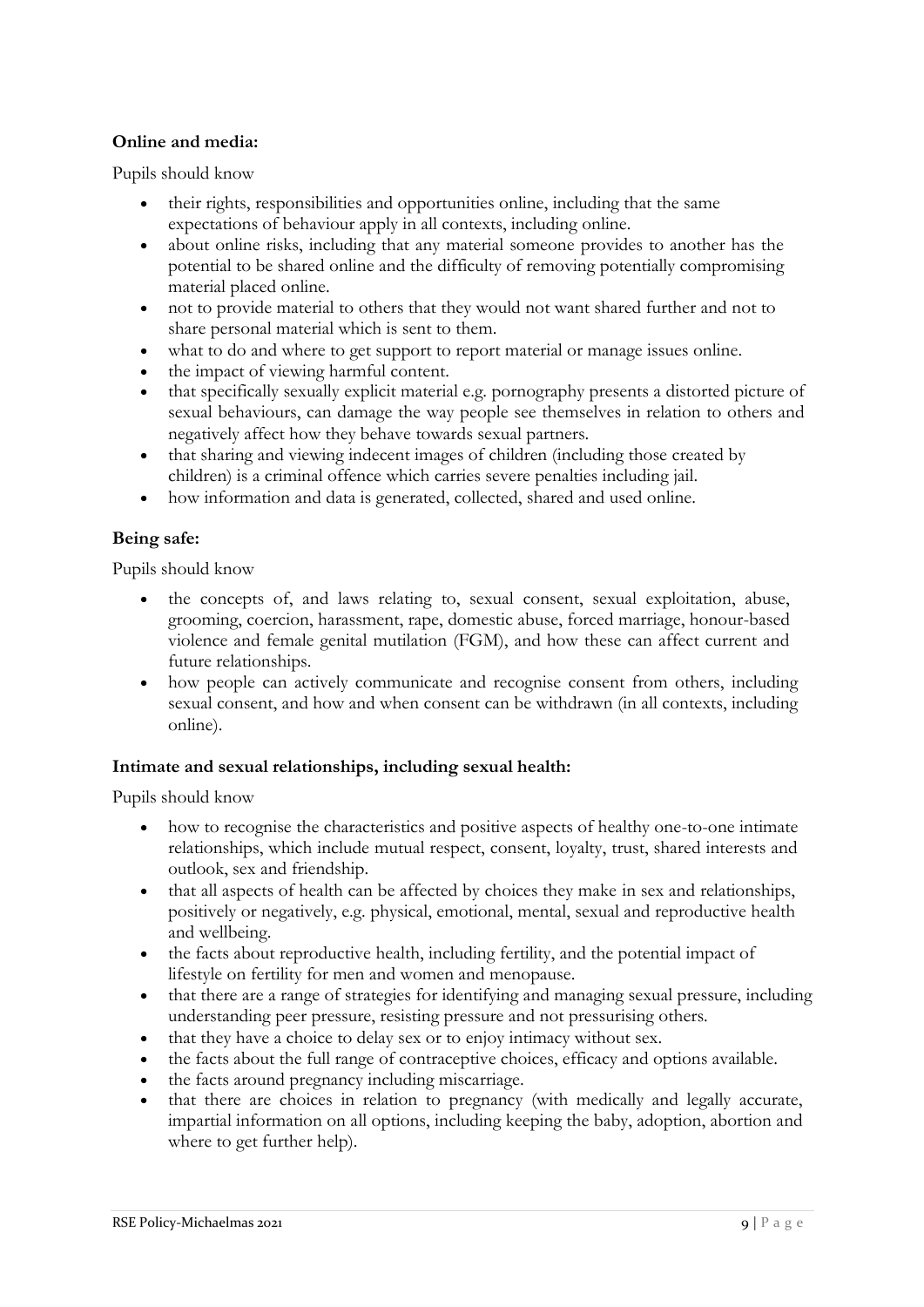- how the different sexually transmitted infections (STIs), including HIV/AIDs, are transmitted, how risk can be reduced through safer sex (including through condom use) and the importance of and facts about testing.
- about the prevalence of some STIs, the impact they can have on those who contract them and key facts about treatment.
- how the use of alcohol and drugs can lead to risky sexual behaviour.
- how to get further advice, including how and where to access confidential sexual and reproductive health advice and treatment.

## **Pupils should be made aware of the Law in such topics as:**

- marriage.
- consent, including the age of consent.
- violence against women and girls.<br>• online behaviours including image
- online behaviours including image and information sharing (including 'sexting', youthproduced sexual imagery, nudes, etc.).
- pornography.
- abortion.
- sexuality.
- gender identity.
- substance misuse.
- violence and exploitation by gangs.
- extremism/radicalisation.
- criminal exploitation (for example, through gang involvement or 'county lines' drugs operations).
- hate crime.
- female genital mutilation (FGM).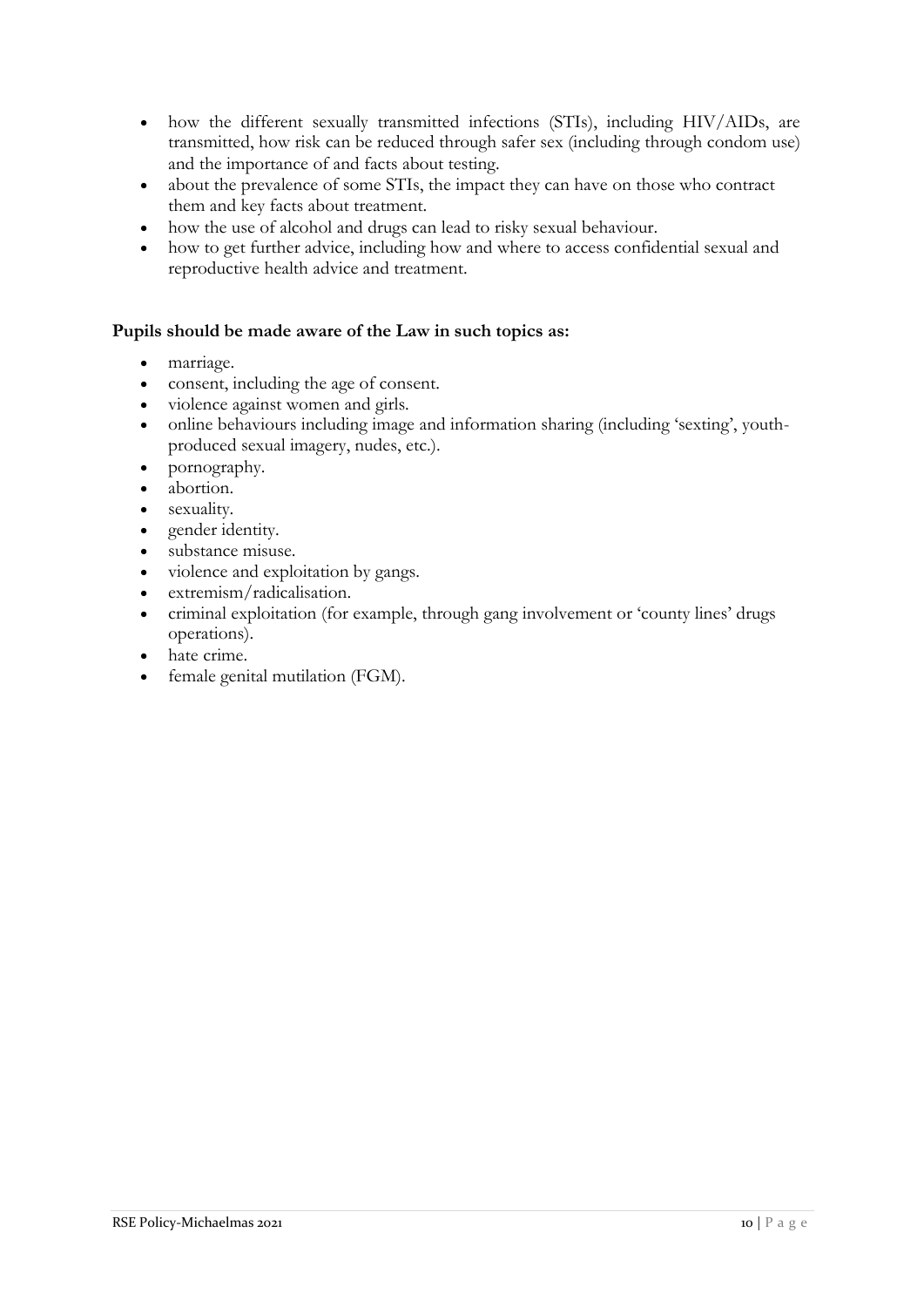# **Appendix B**

## **Content of RSE Programme**

## **Shell (Yr9**)

- Review of Relationships and Virtues (*based on 'at the end of primary school' targets)* and preceded with online survey):
	- o Understanding of families and the people who care for them
	- o Understanding of caring friendships
	- o Understanding of respectful relationships
	- o Understanding of online relationships
	- o Understanding of being safe
- Relationship and Sex Education Part One (separate talk for boys and girls)
	- o Presentation by external speaker (Amy Forbes-Robertson, ItHappens Education) and follow-up discussion in PSHEE (Artemis) session.
		- Consent
		- Relationships and Love (self/others); beginnings of consent, all families, being online and getting good answers.
		- Bodies and Things; anatomy, puberty recap, bodily fluids, pleasure etc.
		- Digital lives; including body image, pornography, image creating and sharing.
		- Making Good Choices; parties, risk, behaviours, harm reduction and asking for help.
- Gender Issues and LGBTQIA+ (workshop)
- *Taught in Biology lessons:*
	- o Individual variation (through collecting and analysing data)
	- o understand that energy requirements vary with activity levels, age and pregnancy

### **Remove (Yr10)**

- Adolescent Sexual Relationships Part Two
	- o Presentation by external speaker (Amy Forbes-Robertson, ItHappens Education) and follow-up discussion in PSHEE (Artemis) session.
		- Consent
		- Beyond Biology; intimacy, gender, sexuality, bodies and boundaries, online lives, when is the 'right' time and what is normal?
		- Relationships Red Flags and Green Flags.
		- RSE, Consent and The Law; freedom and capacity.
- *Taught in Biology lessons (with an emphasis on human reproduction within a long-term stable relationship):*
	- o understand how the structure of the male and female reproductive systems are adapted for their functions.
	- o understand the roles of oestrogen and progesterone in the menstrual cycle.
	- o understand the roles of hormones in the menstrual cycle.
	- o describe the role of the placenta in the nutrition of the developing embryo.
	- o understand how the developing embryo is protected by amniotic fluid.
	- o understand the roles of oestrogen and testosterone in the development of secondary sexual characteristics.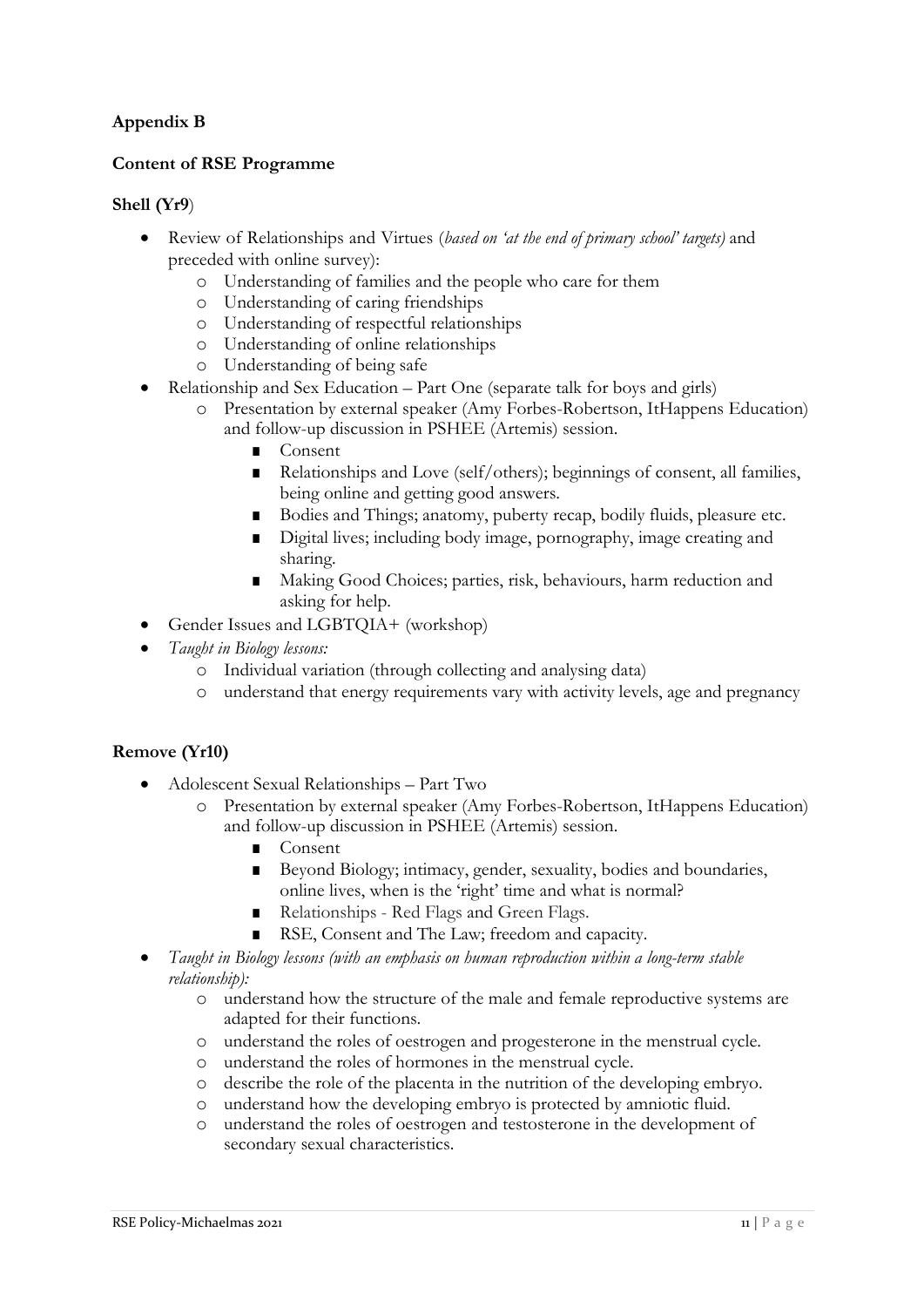- o The facts about the full range of contraceptive choices, efficacy and options available.
- o Sexual health.
- o In vitro fertilisation (IVF).
- o how the different sexually transmitted infections (STIs), including HIV/AIDs, are transmitted, how risk can be reduced through safer sex (including through barrier use) and the importance of and facts about testing.

# **Hundred (Yr11)**

- Adolescent Sexual Relationships Part Three
	- o Presentation by external speaker (Amy Forbes-Robertson, ItHappens Education) and follow-up discussion in PSHEE (Artemis) session.
		- Consent
		- Relationship Evolution.
		- Sexual Health.
		- Festivals, Fun and Freedom; keep each other safe in party environments.
		- Bodies and substances and harm reduction around risk.
- *Taught in Biology lessons:*
	- o Cloning make informed judgements about the social and ethical issues.

# **Lower Sixth (Yr12)**

- Review of Relationships and Virtues (*based on 'at the end of secondary school' targets)* and preceded with online survey):
	- o Consent
	- o Understanding of Families.
	- o Understanding of respectful relationships, including friendships.
	- o Understanding of Online and Media.
	- o Understanding of Being Safe.
	- o Understanding of Intimate and Sexual Relationships, including Sexual Health.
- Staying Healthy over the Summer Holiday
	- o Presentation by external speaker (School Medical Officer) and follow-up discussion in Artemis session.
		- Particular focus on healthy body and mind.

# **Upper Sixth (Yr13)**

- Moving On: Sex and Substances
	- o Gap years, Freshers' week etc.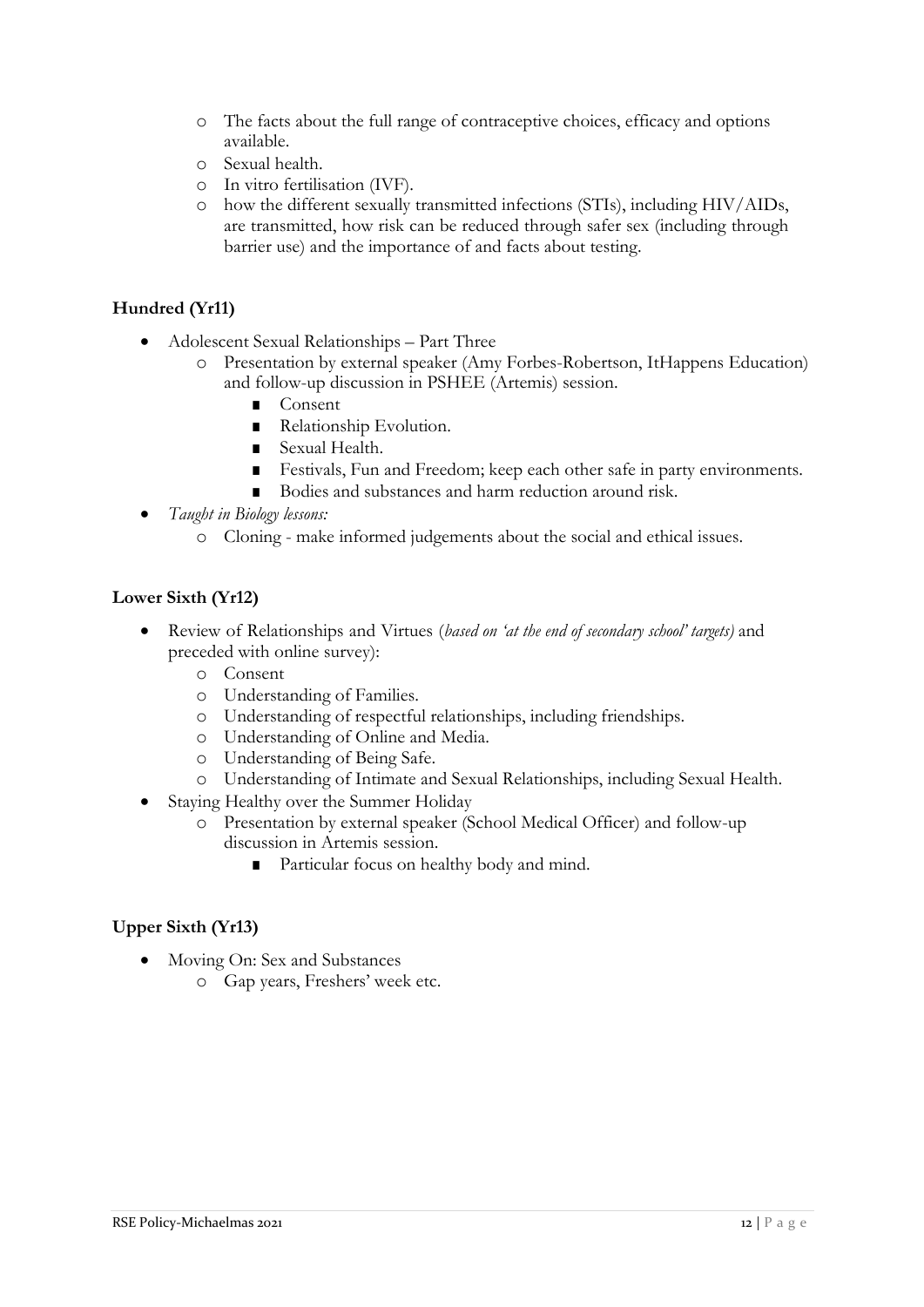# **Appendix C**

## **Letter to Parents**

### **Relationships and Sex Education (RSE)**

The delivery of RSE is a mandatory part of the curriculum for all schools in the UK. Guidance can be found at the following link:

https[://www.gov.uk/government/publications/relationships-education-relationships-and-sex](http://www.gov.uk/government/publications/relationships-education-relationships-and-sex-)education-rse-and-health-education

At Marlborough College, RSE has been delivered within the overall framework of Personal, Social, Health and Economic Education (PSHEE). RSE begins in the Shell and continues through the College, in a way that is appropriate to the age of pupils in each year group. RSE is delivered using a variety of means from small group discussion in houses (via PSHEE Artemis), to year group presentations, to curricular and classroom delivery in subjects such as Form, Biology, RS, English and Psychology.

We acknowledge, of course, that parents are not only the first educators of their children, but play an absolutely critical role in helping their children reach safe and healthy, well informed conclusions in respect of Relationships and Sex Education.

The College will respect the parents' request to withdraw their child.

Up to and until three terms before the child turns 16, parents of pupils have the right to request to withdraw their child from sex education delivered within statutory RSE except for those parts included in the science curriculum, which cover the biological aspects of human growth and reproduction. The College will make alternative arrangements for pupils in each case so that they receive appropriate, purposeful education during the period of withdrawal.

If parents wish to withdraw their child/children from Sex Education they should do so in writing to the Deputy Head (Pastoral).